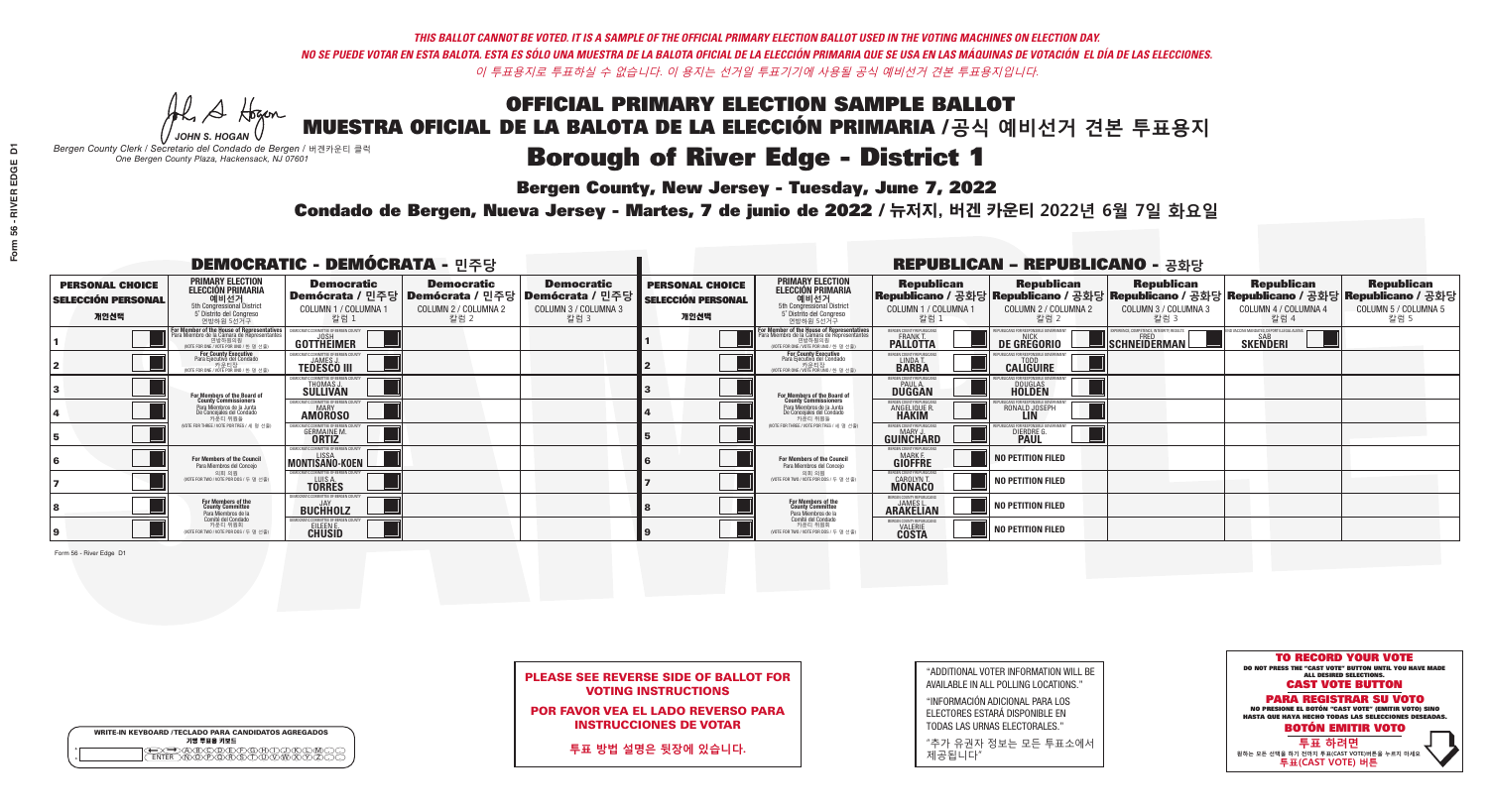A Hogen *JOHN S. HOGAN*

| <b>WRITE-IN KEYBOARD /TECLADO PARA CANDIDATOS AGREGADOS</b><br>기명 투표용 키보드 |  |
|---------------------------------------------------------------------------|--|
| A)B)C)D)E)(F)(G)(H)(1<br><u>ጒ፝፟፟፟</u> ፟፝፟፟፟፝ዀ፝ዀ፝፟ዀ                        |  |

# **Borough of River Edge - District 2**

**Bergen County, New Jersey - Tuesday, June 7, 2022** 

*Bergen County Clerk / Secretario del Condado de Bergen /* 버겐카운티 클럭 *One Bergen County Plaza, Hackensack, NJ 07601*



PLEASE SEE REVERSE SIDE OF BALLOT FOR VOTING INSTRUCTIONS

POR FAVOR VEA EL LADO REVERSO PARA INSTRUCCIONES DE VOTAR

**투표 방법 설명은 뒷장에 있습니다.**

| "ADDITIONAL VOTER INFORMATION WILL BE |
|---------------------------------------|
| AVAILABLE IN ALL POLLING LOCATIONS."  |

"INFORMACIÓN ADICIONAL PARA LOS ELECTORES ESTARÁ DISPONIBLE EN TODAS LAS URNAS ELECTORALES."

"추가 유권자 정보는 모든 투표소에서 제공됩니다"

Condado de Bergen, Nueva Jersey - Martes, 7 de junio de 2022 / 뉴저지, 버겐 카운티 2022년 6월 7일 화요일 *One Bergen County Plaza, Hackensack, NJ 07601*

| <b>DEMOCRATIC - DEMÓCRATA - 민주당</b>                         |                                                                                                                                    |                                                                            |                                                   |                                                                                                        |                                                             |                                                                                                                                    |                                                                 | <b>REPUBLICAN - REPUBLICANO - 공화당</b>                                                                                                          |                                                   |                                                   |                                                   |
|-------------------------------------------------------------|------------------------------------------------------------------------------------------------------------------------------------|----------------------------------------------------------------------------|---------------------------------------------------|--------------------------------------------------------------------------------------------------------|-------------------------------------------------------------|------------------------------------------------------------------------------------------------------------------------------------|-----------------------------------------------------------------|------------------------------------------------------------------------------------------------------------------------------------------------|---------------------------------------------------|---------------------------------------------------|---------------------------------------------------|
| <b>PERSONAL CHOICE</b><br><b>SELECCIÓN PERSONAL</b><br>개인선택 | <b>PRIMARY ELECTION</b><br><b>ELECCIÓN PRIMARIA</b><br>예비선거<br>5th Congressional District<br>5° Distrito del Congreso<br>연방하원 5선거구 | <b>Democratic</b><br>COLUMN 1 / COLUMNA 1<br>칼럼 1                          | <b>Democratic</b><br>COLUMN 2 / COLUMNA 2<br>칼럼 2 | <b>Democratic</b><br>│Demócrata / 민주당│Demócrata / 민주당│Demócrata / 민주당┃<br>COLUMN 3 / COLUMNA 3<br>칼럼 3 | <b>PERSONAL CHOICE</b><br><b>SELECCIÓN PERSONAL</b><br>개인선택 | <b>PRIMARY ELECTION</b><br><b>ELECCIÓN PRIMARIA</b><br>예비선거<br>5th Congressional District<br>5° Distrito del Congreso<br>연방하원 5선거구 | <b>Republican</b><br>COLUMN 1 / COLUMNA 1<br>칼럼 1               | <b>Republican</b><br>Republicano / 공화당 Republicano / 공화당 Republicano / 공화당 Republicano / 공화당 Republicano / 공화당<br>COLUMN 2 / COLUMNA 2<br>칼럼 2 | <b>Republican</b><br>COLUMN 3 / COLUMNA 3<br>칼럼 3 | <b>Republican</b><br>COLUMN 4 / COLUMNA 4<br>칼럼 4 | <b>Republican</b><br>COLUMN 5 / COLUMNA 5<br>칼럼 5 |
|                                                             | For Member of the House of Representatives<br>Para Miembro de la Cámara de Representantes                                          | <b>GOTTHEIMER</b>                                                          |                                                   |                                                                                                        |                                                             | For Member of the House of Representatives<br>Para Miembro de la Cámara de Representantes<br>NOTE FOR ONE / VOTE POR UNO / 한 명 선출  | ERGEN COUNTY REPUBLICAN®<br><b>PALLOTTA</b>                     | DE GREGORIO                                                                                                                                    | SCHNEIDERMAN                                      | <b>SKENDERI</b>                                   |                                                   |
|                                                             | <b>For County Executive</b><br>Para Ejecutivo del Condado<br>WOTE FOR ONE / VOTE POR UNO / 한 명 선출)                                 | <b>TEDESCO III</b>                                                         |                                                   |                                                                                                        |                                                             | <b>For County Executive</b><br>Para Ejecutivo del Condado<br>키운티상<br>NOTE FOR ONE /VOTE POR UNO / 한 명 선출                           | BERGEN COUNTY REPUBLICAN<br>LINDA T.                            | <b>CALIGUIRE</b>                                                                                                                               |                                                   |                                                   |                                                   |
|                                                             | <b>For Members of the Board of<br/>County Commissioners</b>                                                                        | EMOCRATIC COMMITTEE OF BERGEN COUNT<br><b>THOMAS J.</b><br><b>SULLIVAN</b> |                                                   |                                                                                                        |                                                             | For Members of the Board of<br>County Commissioners                                                                                | ERGEN COUNTY REPUBLICAN<br><b>DUGGAN</b>                        | <b>DOUGLAS</b>                                                                                                                                 |                                                   |                                                   |                                                   |
|                                                             | Para Miembros de la Junta<br>De Concejales del Condado<br>카운티 위원들                                                                  | MOCRATIC COMMITTEE OF BERGEN COUNT<br><b>AMOROSO</b>                       |                                                   |                                                                                                        |                                                             | Para Miembros de la Junta<br>De Concejales del Condado<br>카운티 위원들                                                                  | ERGEN COUNTY REPUBLICAN<br><b>ANGELIQUE R</b><br><b>HAKIM</b>   | RONALD JOSEPH                                                                                                                                  |                                                   |                                                   |                                                   |
|                                                             | (VOTE FOR THREE / VOTE POR TRES / 세 명 선출)                                                                                          | <b>GERMAINE M.</b>                                                         |                                                   |                                                                                                        |                                                             | (VOTE FOR THREE / VOTE POR TRES / 세 명 선출)                                                                                          | ERGEN COUNTY REPUBLICAN:<br>GUIÑCHARD                           | <b>DIERDRE</b>                                                                                                                                 |                                                   |                                                   |                                                   |
|                                                             | <b>For Members of the Council</b><br>Para Miembros del Conceio                                                                     | EMOCRATIC COMMITTEE OF BERGEN COUNTY<br>MONTISANO-KOEN                     |                                                   |                                                                                                        |                                                             | For Members of the Council<br>Para Miembros del Conceio                                                                            | BERGEN COUNTY REPUBLICANS<br><b>GIOFFRE</b>                     | NO PETITION FILED                                                                                                                              |                                                   |                                                   |                                                   |
|                                                             | 의회 의원<br>(VOTE FOR TWO / VOTE POR DOS / 두 명 선출)                                                                                    | )EMOCRATIC COMMITTEE OF BERGEN COUNTY<br><b>TORRES</b>                     |                                                   |                                                                                                        |                                                             | 의회 의원<br>NOTE FOR TWO / VOTE POR DOS / 두 명 선출)                                                                                     | BERGEN COUNTY REPUBLICANS<br><b>CAROLYN T.</b><br><b>MONACO</b> | $\ $ NO PETITION FILED                                                                                                                         |                                                   |                                                   |                                                   |
|                                                             | For Members of the<br>County Committee<br>Para Miembros de la                                                                      | OCRATIC COMMITTEE OF BERGEN COUN<br><b>TORRES</b>                          |                                                   |                                                                                                        |                                                             | For Members of the<br>County Committee<br>Para Miembros de la<br>Comité del Condado                                                | BERGEN COUNTY REPUBLICAN<br>MICHAEL A.                          | NO PETITION FILED                                                                                                                              |                                                   |                                                   |                                                   |
|                                                             | Comité del Condado<br>카운티 위원회<br>(VOTE FOR TWO / VOTE POR DOS / 두 명 선출)                                                            | MOCRATIC COMMITTEE OF BERGEN COUNT<br>ESTHER<br>FLETCHER                   |                                                   |                                                                                                        |                                                             | 카운티 위원회<br>(VOTE FOR TWO / VOTE POR DOS / 두 명 선출)                                                                                  | BERGEN COUNTY REPUBLICAN<br><b>CAROLINE L</b>                   | $\ $ NO PETITION FILED                                                                                                                         |                                                   |                                                   |                                                   |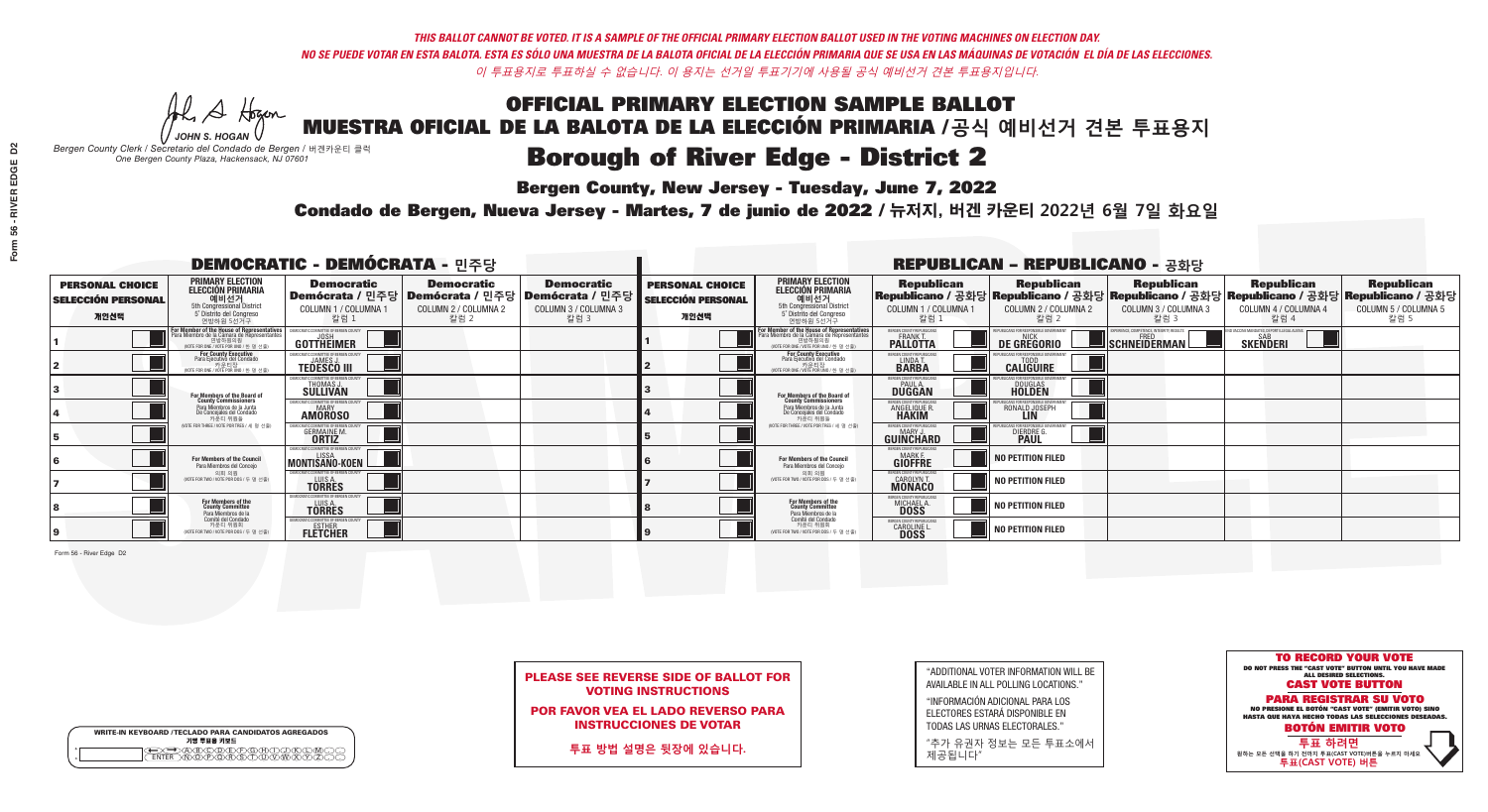A Hogen *JOHN S. HOGAN*

| <b>WRITE-IN KEYBOARD /TECLADO PARA CANDIDATOS AGREGADOS</b><br>기명 투표용 키보드 |  |
|---------------------------------------------------------------------------|--|
| A)B)C)D)E)(F)(G)(H)(1<br><u>ጒ፝፟፟፟</u> ፟፝፟፟፟፝ዀ፝ዀ፝፟ዀ                        |  |

# **Borough of River Edge - District 3**

**Bergen County, New Jersey - Tuesday, June 7, 2022** 

*Bergen County Clerk / Secretario del Condado de Bergen /* 버겐카운티 클럭 *One Bergen County Plaza, Hackensack, NJ 07601*



PLEASE SEE REVERSE SIDE OF BALLOT FOR VOTING INSTRUCTIONS

POR FAVOR VEA EL LADO REVERSO PARA INSTRUCCIONES DE VOTAR

**투표 방법 설명은 뒷장에 있습니다.**

| "ADDITIONAL VOTER INFORMATION WILL BE |
|---------------------------------------|
| AVAILABLE IN ALL POLLING LOCATIONS."  |

"INFORMACIÓN ADICIONAL PARA LOS ELECTORES ESTARÁ DISPONIBLE EN TODAS LAS URNAS ELECTORALES."

"추가 유권자 정보는 모든 투표소에서 제공됩니다"

Condado de Bergen, Nueva Jersey - Martes, 7 de junio de 2022 / 뉴저지, 버겐 카운티 2022년 6월 7일 화요일 *One Bergen County Plaza, Hackensack, NJ 07601*

| <b>DEMOCRATIC - DEMÓCRATA - 민주당</b>                         |                                                                                                                                               |                                                                  |                                                   |                                                                                                              |                                                             |                                                                                                                                              |                                                                 | <b>REPUBLICAN - REPUBLICANO - 공화당</b>             |                                                                                                                                                |                                                               |                                                   |
|-------------------------------------------------------------|-----------------------------------------------------------------------------------------------------------------------------------------------|------------------------------------------------------------------|---------------------------------------------------|--------------------------------------------------------------------------------------------------------------|-------------------------------------------------------------|----------------------------------------------------------------------------------------------------------------------------------------------|-----------------------------------------------------------------|---------------------------------------------------|------------------------------------------------------------------------------------------------------------------------------------------------|---------------------------------------------------------------|---------------------------------------------------|
| <b>PERSONAL CHOICE</b><br><b>SELECCIÓN PERSONAL</b><br>개인선택 | <b>PRIMARY ELECTION</b><br><b>ELECCIÓN PRIMARIA</b><br>예비선거<br>5th Congressional District<br>5° Distrito del Congreso<br>연방하원 5선거구            | <b>Democratic</b><br>COLUMN 1 / COLUMNA 1<br>칼럼 1                | <b>Democratic</b><br>COLUMN 2 / COLUMNA 2<br>칼럼 2 | <b>Democratic</b><br>  Demócrata / 민주당   Demócrata / 민주당   Demócrata / 민주당  <br>COLUMN 3 / COLUMNA 3<br>칼럼 3 | <b>PERSONAL CHOICE</b><br><b>SELECCIÓN PERSONAL</b><br>개인선택 | <b>PRIMARY ELECTION</b><br><b>ELECCIÓN PRIMARIA</b><br>예비선거<br>5th Congressional District<br>5° Distrito del Congreso<br>연방하원 5선거구           | <b>Republican</b><br>COLUMN 1 / COLUMNA 1<br>칼럼 :               | <b>Republican</b><br>COLUMN 2 / COLUMNA 2<br>칼럼 2 | <b>Republican</b><br>Republicano / 공화당 Republicano / 공화당 Republicano / 공화당 Republicano / 공화당 Republicano / 공화당<br>COLUMN 3 / COLUMNA 3<br>칼럼 3 | <b>Republican</b><br>COLUMN 4 / COLUMNA 4<br>칼럼 4             | <b>Republican</b><br>COLUMN 5 / COLUMNA 5<br>칼럼 5 |
|                                                             | For Member of the House of Representatives<br>Para Miembro de la Cámara de Representantes<br>연방하원의원<br>(VOTE FOR ONE / VOTE POR UNO / 한 명 선출) | <b>GOTTHEIMER</b>                                                |                                                   |                                                                                                              |                                                             | For Member of the House of Representatives<br>Para Miembro de la Cámara de Representantes<br>연방하원의원<br>(VOTE FOR ONE / VOTE POR UNO / 한 명 선출 | ERGEN COUNTY REPUBLICAN:<br><b>PALLOTTA</b>                     | DE GREGORIO                                       | SCHNEIDERMAN                                                                                                                                   | ) VACCINE MANDATES, DEPORT ILLEGAL ALIENS.<br><b>SKENDERI</b> |                                                   |
|                                                             | <b>For County Executive</b><br>Para Ejecutivo del Condado<br>가운티장<br>(VOTE FOR ONE / VOTE POR UNO / 한 명 선출)                                   | )FMOCRATIC COMMITTEE OF BERGEN COUNT<br><b>TEDESCO III</b>       |                                                   |                                                                                                              |                                                             | <b>For County Executive</b><br>Para Ejecutivo del Condado<br>카운티상<br>(VOTE FOR ONE / VOTE POR UNO / 한 명 선출)                                  | BERGEN COUNTY REPUBLICAN:<br>LINDAT.                            | <b>CALIGUIRE</b>                                  |                                                                                                                                                |                                                               |                                                   |
|                                                             | <b>For Members of the Board of<br/>County Commissioners</b>                                                                                   | MOCRATIC COMMITTEE OF BERGEN COUNTY<br>THOMAS J.                 |                                                   |                                                                                                              |                                                             | For Members of the Board of<br>County Commissioners                                                                                          | ERGEN COUNTY REPUBLICAN:<br><b>PAUL A.</b><br><b>DUGGAN</b>     | <b>DOUGLAS</b><br><b>HOLDEN</b>                   |                                                                                                                                                |                                                               |                                                   |
|                                                             | Para Miembros de la Junta<br>De Concejales del Condado<br>카운티 위원들                                                                             | EMOCRATIC COMMITTEE OF BERGEN COUNTY<br><b>AMOROSO</b>           |                                                   |                                                                                                              |                                                             | Para Miembros de la Junta<br>De Concejales del Condado<br>카운티 위원들                                                                            | ERGEN COUNTY REPUBLICAN<br><b>ANGELIQUE R</b><br><b>HAKIM</b>   | RONALD JOSEPH<br><b>LIN</b>                       |                                                                                                                                                |                                                               |                                                   |
|                                                             | (VOTE FOR THREE / VOTE POR TRES / 세 명 선출                                                                                                      | ATIC COMMITTEE OF BERGEN COUNT<br><b>GERMAINE M.</b>             |                                                   |                                                                                                              |                                                             | NOTE FOR THREE / VOTE POR TRES / 세 명 선출!                                                                                                     | ERGEN COUNTY REPUBLICANS<br>MARY J.<br>GUINCHARD                | <b>DIERDRE</b>                                    |                                                                                                                                                |                                                               |                                                   |
|                                                             | <b>For Members of the Council</b><br>Para Miembros del Conceio                                                                                | EMOCRATIC COMMITTEE OF BERGEN COUNTY<br>MONTISANO-KOEN           |                                                   |                                                                                                              |                                                             | For Members of the Council<br>Para Miembros del Conceio                                                                                      | BERGEN COUNTY REPUBLICANS<br><b>GIOFFRE</b>                     | <b>NO PETITION FILED</b>                          |                                                                                                                                                |                                                               |                                                   |
|                                                             | 의회 의원<br>(VOTE FOR TWO / VOTE POR DOS / 두 명 선출)                                                                                               | JEMOCRATIC COMMITTEE OF BERGEN COUNTY<br><b>TORRES</b>           |                                                   |                                                                                                              |                                                             | 의회 의원<br>(VOTE FOR TWO / VOTE POR DOS / 두 명 선출)                                                                                              | BERGEN COUNTY REPUBLICANS<br><b>CAROLYN T.</b><br><b>MONACO</b> | $\ $ NO PETITION FILED                            |                                                                                                                                                |                                                               |                                                   |
|                                                             | For Members of the<br>County Committee<br>Para Miembros de la                                                                                 | OCRATIC COMMITTEE OF BERGEN COUNT<br>DAVID<br>GLASS              |                                                   |                                                                                                              |                                                             | For Members of the<br>County Committee<br>Para Miembros de la<br>Comité del Condado                                                          | ERGEN COUNTY REPUBLICAN:<br><b>CORDTS</b>                       | <b>NO PETITION FILED</b>                          |                                                                                                                                                |                                                               |                                                   |
|                                                             | Comité del Condado<br>카운티 위원회<br>(VOTE FOR TWO / VOTE POR DOS / 두 명 선출)                                                                       | <b>CRATIC COMMITTEE OF BERGEN COUNT</b><br><b>KAREN</b><br>GLASS |                                                   |                                                                                                              |                                                             | 카운티 위원회<br>(VOTE FOR TWO / VOTE POR DOS / 두 명 선출)                                                                                            | BERGEN COUNTY REPUBLICAN<br>PATRICIA A.                         | $\ $ NO PETITION FILED                            |                                                                                                                                                |                                                               |                                                   |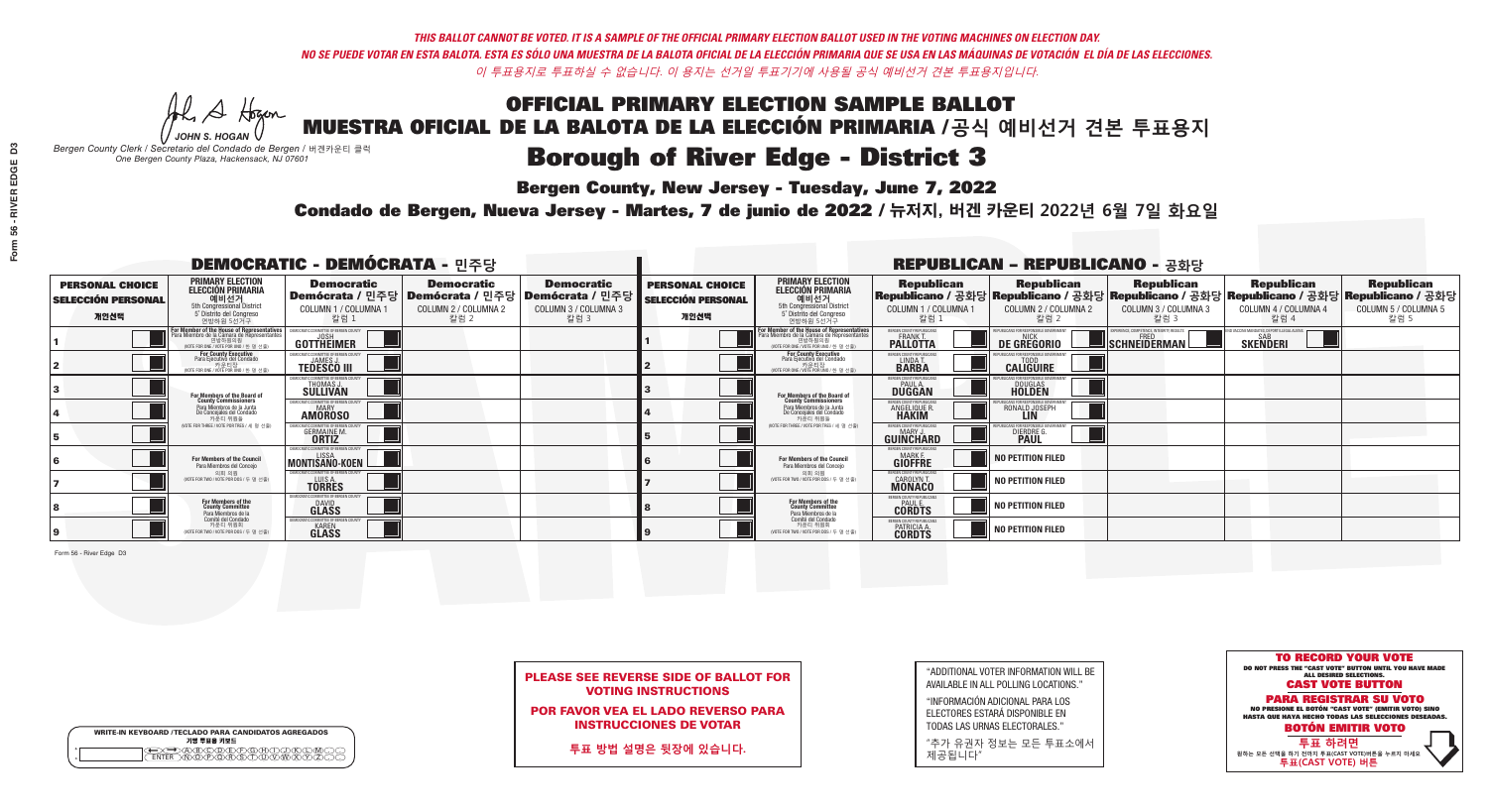A Hogen *JOHN S. HOGAN*

| <b>WRITE-IN KEYBOARD /TECLADO PARA CANDIDATOS AGREGADOS</b><br>기명 투표용 키보드 |  |
|---------------------------------------------------------------------------|--|
| A)B)C)D)E)(F)(G)(H)(1<br><u>ጒ፝፟፟፟</u> ፟፝፟፟፟፝ዀ፝ዀ፝፟ዀ                        |  |

# **Borough of River Edge - District 4**

**Bergen County, New Jersey - Tuesday, June 7, 2022** 

*Bergen County Clerk / Secretario del Condado de Bergen /* 버겐카운티 클럭 *One Bergen County Plaza, Hackensack, NJ 07601*

Condado de Bergen, Nueva Jersey - Martes, 7 de junio de 2022 / 뉴저지, 버겐 카운티 2022년 6월 7일 화요일 *One Bergen County Plaza, Hackensack, NJ 07601*



PLEASE SEE REVERSE SIDE OF BALLOT FOR VOTING INSTRUCTIONS

POR FAVOR VEA EL LADO REVERSO PARA INSTRUCCIONES DE VOTAR

**투표 방법 설명은 뒷장에 있습니다.**

| "ADDITIONAL VOTER INFORMATION WILL BE |
|---------------------------------------|
| AVAILABLE IN ALL POLLING LOCATIONS."  |
|                                       |

"INFORMACIÓN ADICIONAL PARA LOS ELECTORES ESTARÁ DISPONIBLE EN TODAS LAS URNAS ELECTORALES."

"추가 유권자 정보는 모든 투표소에서 제공됩니다"

| <b>DEMOCRATIC - DEMÓCRATA - 민주당</b>                         |                                                                                                                                    |                                                                            |                                                   |                                                                                                        |                                                             |                                                                                                                                               |                                                                 | <b>REPUBLICAN - REPUBLICANO - 공화당</b>                                                                                                          |                                                   |                                                   |                                                   |
|-------------------------------------------------------------|------------------------------------------------------------------------------------------------------------------------------------|----------------------------------------------------------------------------|---------------------------------------------------|--------------------------------------------------------------------------------------------------------|-------------------------------------------------------------|-----------------------------------------------------------------------------------------------------------------------------------------------|-----------------------------------------------------------------|------------------------------------------------------------------------------------------------------------------------------------------------|---------------------------------------------------|---------------------------------------------------|---------------------------------------------------|
| <b>PERSONAL CHOICE</b><br><b>SELECCIÓN PERSONAL</b><br>개인선택 | <b>PRIMARY ELECTION</b><br><b>ELECCIÓN PRIMARIA</b><br>예비선거<br>5th Congressional District<br>5° Distrito del Congreso<br>연방하원 5선거구 | <b>Democratic</b><br>COLUMN 1 / COLUMNA 1<br>칼럼 1                          | <b>Democratic</b><br>COLUMN 2 / COLUMNA 2<br>칼럼 2 | <b>Democratic</b><br>│Demócrata / 민주당│Demócrata / 민주당│Demócrata / 민주당┃<br>COLUMN 3 / COLUMNA 3<br>칼럼 3 | <b>PERSONAL CHOICE</b><br><b>SELECCIÓN PERSONAL</b><br>개인선택 | <b>PRIMARY ELECTION</b><br><b>ELECCIÓN PRIMARIA</b><br>예비선거<br>5th Congressional District<br>5° Distrito del Congreso<br>연방하원 5선거구            | <b>Republican</b><br>COLUMN 1 / COLUMNA 1<br>칼럼 1               | <b>Republican</b><br>Republicano / 공화당 Republicano / 공화당 Republicano / 공화당 Republicano / 공화당 Republicano / 공화당<br>COLUMN 2 / COLUMNA 2<br>칼럼 2 | <b>Republican</b><br>COLUMN 3 / COLUMNA 3<br>칼럼 3 | <b>Republican</b><br>COLUMN 4 / COLUMNA 4<br>칼럼 4 | <b>Republican</b><br>COLUMN 5 / COLUMNA 5<br>칼럼 5 |
|                                                             | For Member of the House of Representatives<br>Para Miembro de la Cámara de Representantes                                          | <b>GOTTHEIMER</b>                                                          |                                                   |                                                                                                        |                                                             | For Member of the House of Representatives<br>Para Miembro de la Cámara de Representantes<br>연방하원의원<br>(VOTE FOR ONE / VOTE POR UNO / 한 명 선출) | ERGEN COUNTY REPUBLICAN!<br><b>PALLOTTA</b>                     | DE GREGORIO                                                                                                                                    | SCHNEIDERMAN                                      | <b>SKENDERI</b>                                   |                                                   |
|                                                             | <b>For County Executive</b><br>Para Ejecutivo del Condado<br>WOTE FOR ONE / VOTE POR UNO / 한 명 선출)                                 | <b>TEDESCO III</b>                                                         |                                                   |                                                                                                        |                                                             | <b>For County Executive</b><br>Para Ejecutivo del Condado<br>기준다영<br>MOTE FOR ONE / VOTE POR UNO / 한 명 선출                                     | BERGEN COUNTY REPUBLICAN!<br>LINDA T.                           | <b>CALIGUIRE</b>                                                                                                                               |                                                   |                                                   |                                                   |
|                                                             | <b>For Members of the Board of<br/>County Commissioners</b>                                                                        | MOCRATIC COMMITTEE OF BERGEN COUNT:<br><b>THOMAS J.</b><br><b>SULLIVAN</b> |                                                   |                                                                                                        |                                                             | For Members of the Board of<br>County Commissioners                                                                                           | ERGEN COUNTY REPUBLICAN:<br><b>PAUL A.</b><br><b>DUGGAN</b>     | <b>DOUGLAS</b>                                                                                                                                 |                                                   |                                                   |                                                   |
|                                                             | Para Miembros de la Junta<br>De Concejales del Condado<br>카운티 위원들                                                                  | MOCRATIC COMMITTEE OF BERGEN COUNTY<br><b>AMOROSO</b>                      |                                                   |                                                                                                        |                                                             | Para Miembros de la Junta<br>De Conceiales del Condado<br>카운티 위원들                                                                             | ERGEN COUNTY REPUBLICAN<br><b>ANGELIQUE R</b><br><b>HAKIM</b>   | RONALD JOSEPH<br><b>LIN</b>                                                                                                                    |                                                   |                                                   |                                                   |
|                                                             | (VOTE FOR THREE / VOTE POR TRES / 세 명 선출                                                                                           | <b>GERMAINE M.</b>                                                         |                                                   |                                                                                                        |                                                             | (VOTE FOR THREE / VOTE POR TRES / 세 명 선출                                                                                                      | ERGEN COUNTY REPUBLICANS<br>MARY J.<br>GUINCHARD                | <b>DIERDRE</b>                                                                                                                                 |                                                   |                                                   |                                                   |
|                                                             | For Members of the Council<br>Para Miembros del Conceio                                                                            | EMOCRATIC COMMITTEE OF BERGEN COUNTY<br>MONTISANO-KOEN                     |                                                   |                                                                                                        |                                                             | For Members of the Council<br>Para Miembros del Conceio                                                                                       | BERGEN COUNTY REPUBLICANS<br><b>GIOFFRE</b>                     | NO PETITION FILED                                                                                                                              |                                                   |                                                   |                                                   |
|                                                             | 의회 의원<br>(VOTE FOR TWO / VOTE POR DOS / 두 명 선출)                                                                                    | JEMOCRATIC COMMITTEE OF BERGEN COUNTY<br><b>TORRES</b>                     |                                                   |                                                                                                        |                                                             | 의회 의원<br>WOTE FOR TWO / VOTE POR DOS / 두 명 선출)                                                                                                | BERGEN COUNTY REPUBLICANS<br><b>CAROLYN T.</b><br><b>MONACO</b> | $\ $ NO PETITION FILED                                                                                                                         |                                                   |                                                   |                                                   |
|                                                             | For Members of the<br>County Committee<br>Para Miembros de la                                                                      | ICRATIC COMMITTEE OF BERGEN COUNT<br><b>GAUTIER</b>                        |                                                   |                                                                                                        |                                                             | For Members of the<br>County Committee<br>Para Miembros de la<br>Comité del Condado                                                           |                                                                 | NO PETITION FILED                                                                                                                              |                                                   |                                                   |                                                   |
|                                                             | Comité del Condado<br>카운티 위원회<br>(VOTE FOR TWO / VOTE POR DOS / 두 명 선출)                                                            | CRATIC COMMITTEE OF BERGEN COUN<br><b>BUSTEED</b>                          |                                                   |                                                                                                        |                                                             | 카운티 위원회<br>(VOTE FOR TWO / VOTE POR DOS / 두 명 선출)                                                                                             |                                                                 | <b>NO PETITION FILED</b>                                                                                                                       |                                                   |                                                   |                                                   |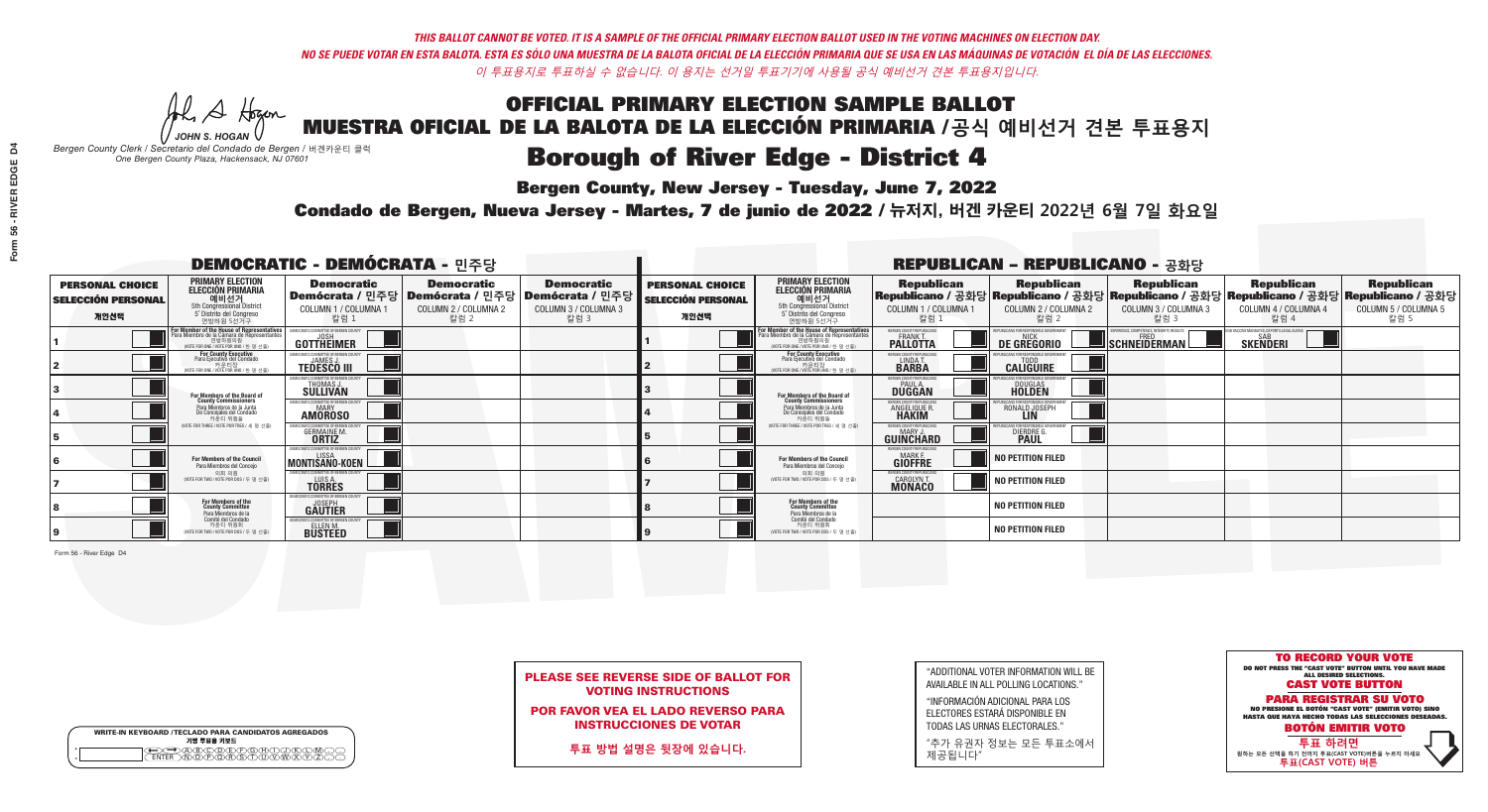A Hogen

| <b>WRITE-IN KEYBOARD /TECLADO PARA CANDIDATOS AGREGADOS</b><br>기명 투표용 키보드 |  |
|---------------------------------------------------------------------------|--|
| A)B)C)D)E)(F)(G)(H)(1<br><u>ጒ፝፟፟፟</u> ፟፝፟፟፟፝ዀ፝ዀ፝፟ዀ                        |  |

# **Borough of River Edge - District 5**

**Bergen County, New Jersey - Tuesday, June 7, 2022** 

*JOHN S. HOGAN Bergen County Clerk / Secretario del Condado de Bergen /* 버겐카운티 클럭 *One Bergen County Plaza, Hackensack, NJ 07601*

Condado de Bergen, Nueva Jersey - Martes, 7 de junio de 2022 / 뉴저지, 버겐 카운티 2022년 6월 7일 화요일 *One Bergen County Plaza, Hackensack, NJ 07601*



|                            |  |  |  | <b>PLEASE SEE REVERSE SIDE OF BALLOT FOR</b> |  |  |  |  |  |
|----------------------------|--|--|--|----------------------------------------------|--|--|--|--|--|
| <b>VOTING INSTRUCTIONS</b> |  |  |  |                                              |  |  |  |  |  |

POR FAVOR VEA EL LADO REVERSO PARA INSTRUCCIONES DE VOTAR

**투표 방법 설명은 뒷장에 있습니다.**

| "ADDITIONAL VOTER INFORMATION WILL BE |
|---------------------------------------|
| AVAILABLE IN ALL POLLING LOCATIONS."  |
|                                       |

"INFORMACIÓN ADICIONAL PARA LOS ELECTORES ESTARÁ DISPONIBLE EN TODAS LAS URNAS ELECTORALES."

"추가 유권자 정보는 모든 투표소에서 제공됩니다"

| <b>DEMOCRATIC - DEMÓCRATA - 민주당</b>                         |                                                                                                                                               |                                                                           |                                                   |                                                                                                        | <b>REPUBLICAN - REPUBLICANO - 공화당</b>                       |                                                                                                                                   |                                                                 |                                                                                                                                                |                                                   |                                                   |                                                   |
|-------------------------------------------------------------|-----------------------------------------------------------------------------------------------------------------------------------------------|---------------------------------------------------------------------------|---------------------------------------------------|--------------------------------------------------------------------------------------------------------|-------------------------------------------------------------|-----------------------------------------------------------------------------------------------------------------------------------|-----------------------------------------------------------------|------------------------------------------------------------------------------------------------------------------------------------------------|---------------------------------------------------|---------------------------------------------------|---------------------------------------------------|
| <b>PERSONAL CHOICE</b><br><b>SELECCIÓN PERSONAL</b><br>개인선택 | <b>PRIMARY ELECTION</b><br><b>ELECCIÓN PRIMARIA</b><br>예비선거<br><sup>5th Congressional District</sup><br>5° Distrito del Congreso<br>연방하원 5선거구 | <b>Democratic</b><br>COLUMN 1 / COLUMNA 1<br>칼럼 1                         | <b>Democratic</b><br>COLUMN 2 / COLUMNA 2<br>칼럼 2 | <b>Democratic</b><br>│Demócrata / 민주당│Demócrata / 민주당│Demócrata / 민주당┃<br>COLUMN 3 / COLUMNA 3<br>칼럼 3 | <b>PERSONAL CHOICE</b><br><b>SELECCIÓN PERSONAL</b><br>개인선택 | <b>PRIMARY ELECTION</b><br>ELECCIÓN PRIMARIA<br>5th Congressional District<br>5° Distrito del Congreso<br>연방하워 5선거구               | <b>Republican</b><br>COLUMN 1 / COLUMNA 1<br>칼럼 :               | <b>Republican</b><br>Republicano / 공화당 Republicano / 공화당 Republicano / 공화당 Republicano / 공화당 Republicano / 공화당<br>COLUMN 2 / COLUMNA 2<br>칼럼 2 | <b>Republican</b><br>COLUMN 3 / COLUMNA 3<br>칼럼 3 | <b>Republican</b><br>COLUMN 4 / COLUMNA 4<br>칼럼 4 | <b>Republican</b><br>COLUMN 5 / COLUMNA 5<br>칼럼 5 |
|                                                             | For Member of the House of Representatives<br>Para Miembro de la Cámara de Representantes<br>연방하원의원<br>(VOTE FOR ONE / VOTE POR UNO / 한 명 선출) | GOTTHEIMER                                                                |                                                   |                                                                                                        |                                                             | For Member of the House of Representatives<br>Para Miembro de la Cámara de Representantes<br>NOTE FOR ONE / VOTE POR UNO / 한 명 선출 | <b>FRGEN COUNTY REPUBLICAL</b><br><b>PALLOTTA</b>               | DE GREGORIO                                                                                                                                    | SCHNEIDERMAN                                      | <b>SKENDERI</b>                                   |                                                   |
|                                                             | <b>For County Executive</b><br>Para Ejecutivo del Condado<br>가운티장<br>(VOTE FOR ONE / VOTE POR UNO / 한 명 선출)                                   | JEMOCRATIC COMMITTEE OF BERGEN COUNTY<br><b>TEDESCO III</b>               |                                                   |                                                                                                        |                                                             | For County Executive<br>Para Ejecutivo del Condado<br>, 카운티장<br>(VOTE FOR ONE / VOTE POR UNO / 한 명 선출                             | BERGEN COUNTY REPUBLICAN<br>LINDAT.                             | <b>CALIGUIRE</b>                                                                                                                               |                                                   |                                                   |                                                   |
|                                                             | <b>For Members of the Board of<br/>County Commissioners</b>                                                                                   | MOCRATIC COMMITTEE OF BERGEN COUN:<br><b>THOMAS J.</b><br><b>SULLIVAN</b> |                                                   |                                                                                                        |                                                             | For Members of the Board of<br>County Commissioners                                                                               | ERGEN COUNTY REPUBLICAN<br><b>PAUL A.</b><br><b>DUGGAN</b>      | DOUGLAS<br>HOLDEN                                                                                                                              |                                                   |                                                   |                                                   |
|                                                             | Para Miembros de la Junta<br>De Concejales del Condado<br>카운티 위원들                                                                             | MOCRATIC COMMITTEE OF BERGEN COUNT:<br>MARY<br><b>AMOROSO</b>             |                                                   |                                                                                                        |                                                             | Para Miembros de la Junta<br>De Concejales del Condado<br>카운티 위원들                                                                 | ERGEN COUNTY REPUBLICAN<br><b>ANGELIQUE R<br/>HAKIM</b>         | RONALD JOSEPH                                                                                                                                  |                                                   |                                                   |                                                   |
|                                                             | NOTE FOR THREE / VOTE POR TRES / 세 명 선출)                                                                                                      | RATIC COMMITTEE OF RERGEN COLIN<br><b>GERMAINE M.</b>                     |                                                   |                                                                                                        |                                                             | (VOTE FOR THREE / VOTE POR TRES / 세 명 선출)                                                                                         | ERGEN COUNTY REPUBLICANS<br>GUINCHARD                           | DIERDRE <sup>(</sup>                                                                                                                           |                                                   |                                                   |                                                   |
|                                                             | For Members of the Council<br>Para Miembros del Conceio                                                                                       | EMOCRATIC COMMITTEE OF BERGEN COUNTY<br>MONTISANO-KOEN                    |                                                   |                                                                                                        |                                                             | <b>For Members of the Council</b><br>Para Miembros del Conceio                                                                    | BERGEN COUNTY REPUBLICANS<br><b>GIOFFRE</b>                     | <b>NO PETITION FILED</b>                                                                                                                       |                                                   |                                                   |                                                   |
|                                                             | 의회 의원<br>(VOTE FOR TWO / VOTE POR DOS / 두 명 선출)                                                                                               | JEMOCRATIC COMMITTEE OF BERGEN COUNTY<br><b>TORRES</b>                    |                                                   |                                                                                                        |                                                             | 의회 의원<br>WOTE FOR TWO / VOTE POR DOS / 두 명 선출)                                                                                    | BERGEN COUNTY REPUBLICANS<br><b>CAROLYN T.</b><br><b>MONACO</b> | $\ $ NO PETITION FILED                                                                                                                         |                                                   |                                                   |                                                   |
|                                                             | For Members of the<br>County Committee<br>Para Miembros de la                                                                                 | <b>10CRATIC COMMITTEE OF BERGEN CO</b><br>DARIO ANTHONY<br><b>CHINIGO</b> |                                                   |                                                                                                        |                                                             | For Members of the<br>County Committee<br>Para Miembros de la<br>Comité del Condado                                               |                                                                 | <b>NO PETITION FILED</b>                                                                                                                       |                                                   |                                                   |                                                   |
|                                                             | Comité del Condado<br>카운티 위원회<br>(VOTE FOR TWO / VOTE POR DOS / 두 명 선출)                                                                       | MOCRATIC COMMITTEE OF BERGEN COUN<br>ELIZABETH                            |                                                   |                                                                                                        |                                                             | 카운티 위원회<br>(VOTE FOR TWO / VOTE POR DOS / 두 명 선출)                                                                                 |                                                                 | <b>NO PETITION FILED</b>                                                                                                                       |                                                   |                                                   |                                                   |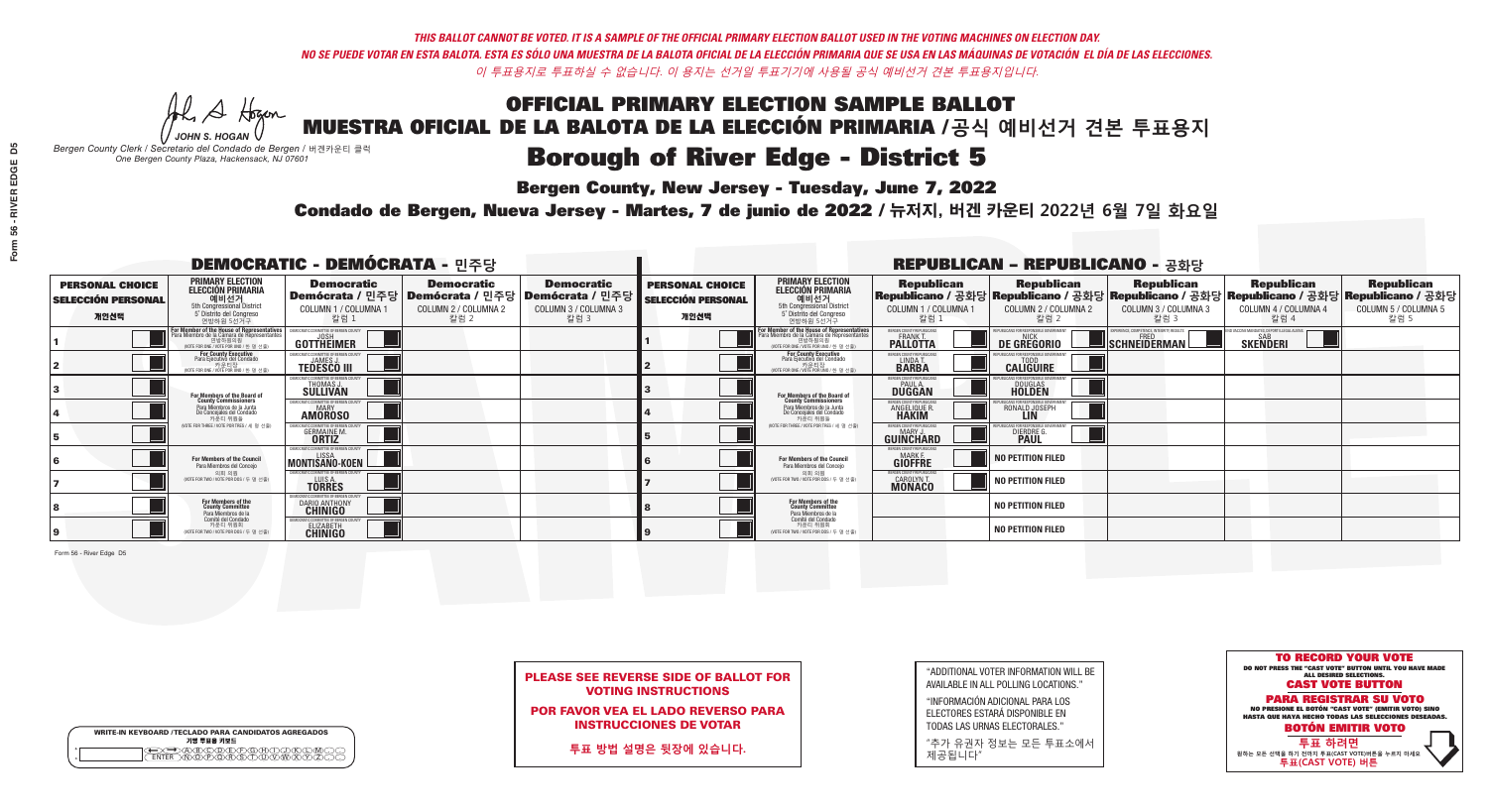A Hogen *JOHN S. HOGAN*

| <b>WRITE-IN KEYBOARD /TECLADO PARA CANDIDATOS AGREGADOS</b><br>기명 투표용 키보드 |  |
|---------------------------------------------------------------------------|--|
| A)B)C)D)E)(F)(G)(H)(1<br><u>ጒ፝፟፟፟</u> ፟፝፟፟፟፝ዀ፝ዀ፝፟ዀ                        |  |

# **Borough of River Edge - District 6**

**Bergen County, New Jersey - Tuesday, June 7, 2022** 

*Bergen County Clerk / Secretario del Condado de Bergen /* 버겐카운티 클럭 *One Bergen County Plaza, Hackensack, NJ 07601*



PLEASE SEE REVERSE SIDE OF BALLOT FOR VOTING INSTRUCTIONS

POR FAVOR VEA EL LADO REVERSO PARA INSTRUCCIONES DE VOTAR

**투표 방법 설명은 뒷장에 있습니다.**

"ADDITIONAL VOTER INFORMATION WILL BE AVAILABLE IN ALL POLLING LOCATIONS."

"INFORMACIÓN ADICIONAL PARA LOS ELECTORES ESTARÁ DISPONIBLE EN TODAS LAS URNAS ELECTORALES."

"추가 유권자 정보는 모든 투표소에서 제공됩니다"

Condado de Bergen, Nueva Jersey - Martes, 7 de junio de 2022 / 뉴저지, 버겐 카운티 2022년 6월 7일 화요일 *One Bergen County Plaza, Hackensack, NJ 07601*

| <b>DEMOCRATIC - DEMÓCRATA - 민주당</b>                         |                                                                                                                                    |                                                                                                        |                                                   |                                                   | <b>REPUBLICAN - REPUBLICANO - 공화당</b>                       |                                                                                                                     |                                                               |                                                                                                                                                |                                                   |                                                   |                                                   |
|-------------------------------------------------------------|------------------------------------------------------------------------------------------------------------------------------------|--------------------------------------------------------------------------------------------------------|---------------------------------------------------|---------------------------------------------------|-------------------------------------------------------------|---------------------------------------------------------------------------------------------------------------------|---------------------------------------------------------------|------------------------------------------------------------------------------------------------------------------------------------------------|---------------------------------------------------|---------------------------------------------------|---------------------------------------------------|
| <b>PERSONAL CHOICE</b><br><b>SELECCIÓN PERSONAL</b><br>개인선택 | <b>PRIMARY ELECTION</b><br><b>ELECCIÓN PRIMARIA</b><br>예비선거<br>5th Congressional District<br>5° Distrito del Congreso<br>연방하원 5선거구 | <b>Democratic</b><br>│Demócrata / 민주당│Demócrata / 민주당│Demócrata / 민주당│<br>COLUMN 1 / COLUMNA 1<br>칼럼 1 | <b>Democratic</b><br>COLUMN 2 / COLUMNA 2<br>칼럼 2 | <b>Democratic</b><br>COLUMN 3 / COLUMNA 3<br>칼럼 3 | <b>PERSONAL CHOICE</b><br><b>SELECCIÓN PERSONAL</b><br>개인선택 | <b>PRIMARY ELECTION</b><br>ELECCIÓN PRIMARIA<br>5th Congressional District<br>5° Distrito del Congreso<br>연방하원 5선거구 | <b>Republican</b><br>COLUMN 1 / COLUMNA 1<br>칼럼               | <b>Republican</b><br>Republicano / 공화당 Republicano / 공화당 Republicano / 공화당 Republicano / 공화당 Republicano / 공화당<br>COLUMN 2 / COLUMNA 2<br>칼럼 2 | <b>Republican</b><br>COLUMN 3 / COLUMNA 3<br>칼럼 3 | <b>Republican</b><br>COLUMN 4 / COLUMNA 4<br>칼럼 4 | <b>Republican</b><br>COLUMN 5 / COLUMNA 5<br>칼럼 5 |
|                                                             | For Member of the House of Representatives<br>Para Miembro de la Cámara de Representantes                                          | <b>GOTTHEIMER</b>                                                                                      |                                                   |                                                   |                                                             | For Member of the House of Representatives<br>Para Miembro de la Cámara de Representantes                           | BERGEN COUNTY REPUBLICAN<br><b>PALLOTTA</b>                   | DE GREGORIO                                                                                                                                    | SCHNEIDERMAN                                      | <b>SKENDERI</b>                                   |                                                   |
|                                                             | <b>For County Executive</b><br>Para Ejecutivo del Condado<br>WOTE FOR ONE / VOTE POR UNO / 한 명 선출)                                 | <b>TEDESCO III</b>                                                                                     |                                                   |                                                   |                                                             | <b>For County Executive</b><br>Para Ejecutivo del Condado<br>WOTE FOR ONE / VOTE POR UNO / 한 명 선출                   | BERGEN COUNTY REPUBLICA<br>LINDA T.                           | <b>CALIGUIRE</b>                                                                                                                               |                                                   |                                                   |                                                   |
|                                                             | For Members of the Board of<br>County Commissioners                                                                                | MOCRATIC COMMITTEE OF BERGEN CO<br>THOMAS J.                                                           |                                                   |                                                   |                                                             | For Members of the Board of<br>County Commissioners                                                                 | ERGEN COUNTY REPUBLICAN<br><b>PAUL A.</b><br><b>DUGGAN</b>    | <b>DOUGLAS</b>                                                                                                                                 |                                                   |                                                   |                                                   |
|                                                             | Para Miembros de la Junta<br>De Concejales del Condado<br>카운티 위원들                                                                  | MOCRATIC COMMITTEE OF BERGEN COUN'<br><b>MARY</b><br><b>AMOROSO</b>                                    |                                                   |                                                   |                                                             | Para Miembros de la Junta<br>De Concejales del Condado<br>카운티 위원들                                                   | ERGEN COUNTY REPUBLICAN<br><b>ANGELIQUE R.</b>                | RONALD JOSEPH                                                                                                                                  |                                                   |                                                   |                                                   |
|                                                             | NOTE FOR THREE / VOTE POR TRES / 세 명 선출)                                                                                           | <b>GERMAINE M.</b><br><b>ORTIZ</b>                                                                     |                                                   |                                                   |                                                             | NOTE FOR THREE / VOTE POR TRES / 세 명 선출)                                                                            | <b>ERGEN COUNTY REPUBLICAN</b><br>MARY J<br>GUINCHARD         | DIERDRE G                                                                                                                                      |                                                   |                                                   |                                                   |
|                                                             | <b>For Members of the Council</b><br>Para Miembros del Conceio                                                                     | MOCRATIC COMMITTEE OF BERGEN COUNTY:<br>MONTISANO-KOEN                                                 |                                                   |                                                   |                                                             | <b>For Members of the Council</b><br>Para Miembros del Conceio                                                      | <b>FRGEN COUNTY REPUBLICAN</b><br><b>GIOFFRE</b>              | $\ $ NO PETITION FILED                                                                                                                         |                                                   |                                                   |                                                   |
|                                                             | 의회 의원<br>(VOTE FOR TWO / VOTE POR DOS / 두 명 선출)                                                                                    | EMOCRATIC COMMITTEE OF BEBGEN COUNTY<br><b>TORRES</b>                                                  |                                                   |                                                   |                                                             | 의회 의원<br>NOTE FOR TWO / VOTE POR DOS / 두 명 선출)                                                                      | ERGEN COUNTY REPUBLICAN<br><b>CAROLYN T.</b><br><b>MONACO</b> | $\ \ $ NO PETITION FILED                                                                                                                       |                                                   |                                                   |                                                   |
|                                                             | For Members of the<br>County Committee<br>Para Miembros de la<br>Comité del Condado                                                | <b>MOCRATIC COMMITTEE OF BERGEN COUNT</b><br><b>CARIDDI</b>                                            |                                                   |                                                   |                                                             | For Members of the<br>County Committee<br>Para Miembros de la<br>Comité del Condado                                 | BERGEN COUNTY REPUBLICANS<br><b>SCHLOSSBERG</b>               | $\ $ NO PETITION FILED                                                                                                                         |                                                   |                                                   |                                                   |
|                                                             | 카운티 위원회<br>NOTE FOR TWO / VOTE POR DOS / 두 명 선출)                                                                                   | CRATIC COMMITTEE OF BERGEN COUNT<br><b>CARIDDI</b>                                                     |                                                   |                                                   |                                                             | 카운티 위원회<br>NOTE FOR TWO / VOTE POR DOS / 두 명 선출                                                                     | <b>BERGEN COUNTY REPUBLICANS</b><br><b>SCHLOSSBERG</b>        | $\ \ $ NO PETITION FILED                                                                                                                       |                                                   |                                                   |                                                   |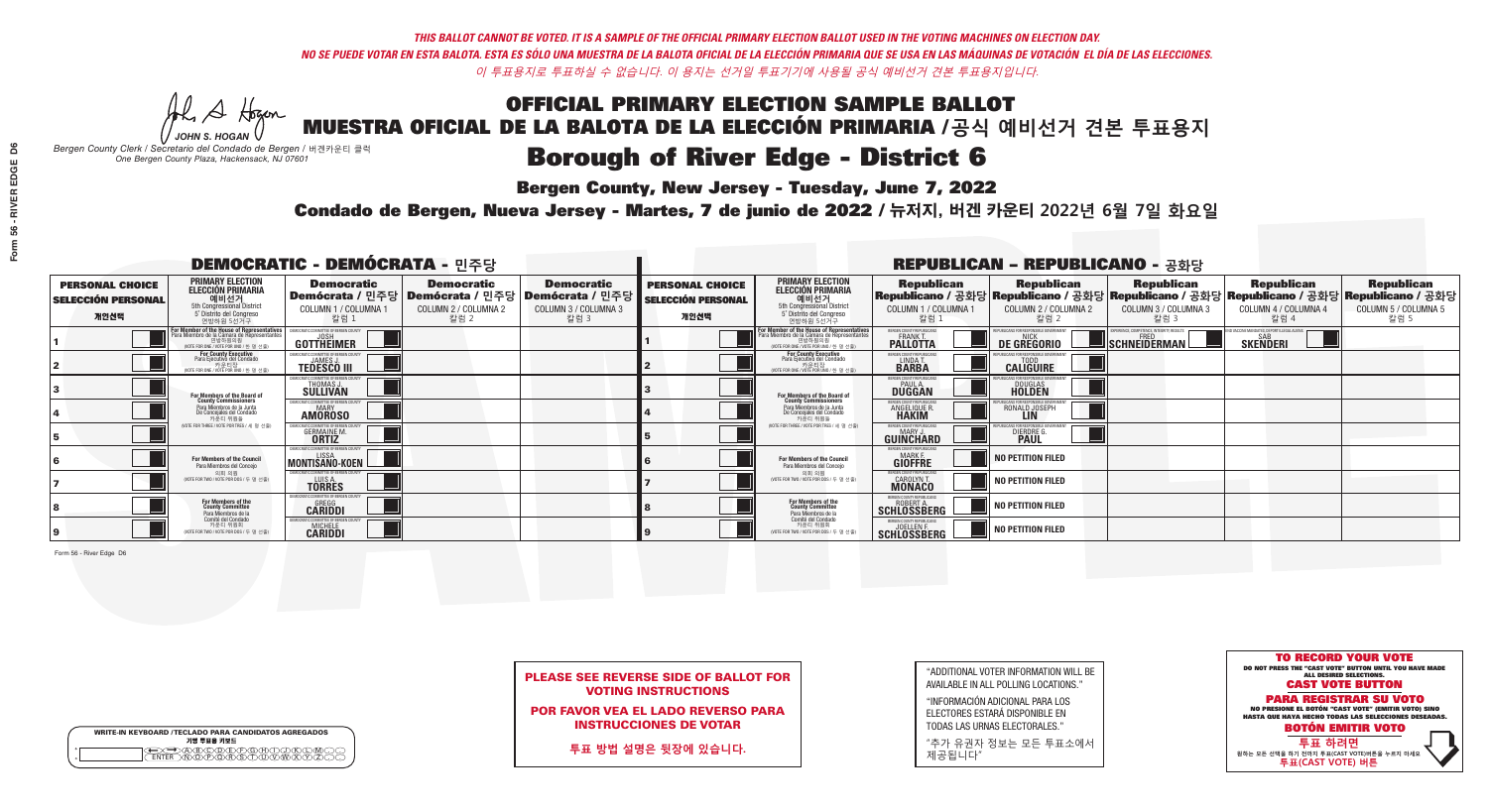A Hogen *JOHN S. HOGAN*

| <b>WRITE-IN KEYBOARD /TECLADO PARA CANDIDATOS AGREGADOS</b><br>기명 투표용 키보드 |  |
|---------------------------------------------------------------------------|--|
| A)B)C)D)E)(F)(G)(H)(1<br><u>ጒ፝፟፟፟</u> ፟፝፟፟፟፝ዀ፝ዀ፝፟ዀ፝                       |  |

# **Borough of River Edge - District 7**

**Bergen County, New Jersey - Tuesday, June 7, 2022** 

*Bergen County Clerk / Secretario del Condado de Bergen /* 버겐카운티 클럭 *One Bergen County Plaza, Hackensack, NJ 07601*

Condado de Bergen, Nueva Jersey - Martes, 7 de junio de 2022 / 뉴저지, 버겐 카운티 2022년 6월 7일 화요일 *One Bergen County Plaza, Hackensack, NJ 07601*



PLEASE SEE REVERSE SIDE OF BALLOT FOR VOTING INSTRUCTIONS

POR FAVOR VEA EL LADO REVERSO PARA INSTRUCCIONES DE VOTAR

**투표 방법 설명은 뒷장에 있습니다.**

| "ADDITIONAL VOTER INFORMATION WILL BE |
|---------------------------------------|
| AVAILABLE IN ALL POLLING LOCATIONS."  |

"INFORMACIÓN ADICIONAL PARA LOS ELECTORES ESTARÁ DISPONIBLE EN TODAS LAS URNAS ELECTORALES."

"추가 유권자 정보는 모든 투표소에서 제공됩니다"

| <b>DEMOCRATIC - DEMÓCRATA - 민주당</b>                         |                                                                                                                                    |                                                                            |                                                   |                                                                                                        | <b>REPUBLICAN - REPUBLICANO - 공화당</b>                       |                                                                                                                                    |                                                                 |                                                                                                                                                |                                                   |                                                   |                                                   |
|-------------------------------------------------------------|------------------------------------------------------------------------------------------------------------------------------------|----------------------------------------------------------------------------|---------------------------------------------------|--------------------------------------------------------------------------------------------------------|-------------------------------------------------------------|------------------------------------------------------------------------------------------------------------------------------------|-----------------------------------------------------------------|------------------------------------------------------------------------------------------------------------------------------------------------|---------------------------------------------------|---------------------------------------------------|---------------------------------------------------|
| <b>PERSONAL CHOICE</b><br><b>SELECCIÓN PERSONAL</b><br>개인선택 | <b>PRIMARY ELECTION</b><br><b>ELECCIÓN PRIMARIA</b><br>예비선거<br>5th Congressional District<br>5° Distrito del Congreso<br>연방하원 5선거구 | <b>Democratic</b><br>COLUMN 1 / COLUMNA 1<br>칼럼 1                          | <b>Democratic</b><br>COLUMN 2 / COLUMNA 2<br>칼럼 2 | <b>Democratic</b><br>│Demócrata / 민주당│Demócrata / 민주당│Demócrata / 민주당┃<br>COLUMN 3 / COLUMNA 3<br>칼럼 3 | <b>PERSONAL CHOICE</b><br><b>SELECCIÓN PERSONAL</b><br>개인선택 | <b>PRIMARY ELECTION</b><br><b>ELECCIÓN PRIMARIA</b><br>예비선거<br>5th Congressional District<br>5° Distrito del Congreso<br>연방하원 5선거구 | <b>Republican</b><br>COLUMN 1 / COLUMNA 1<br>칼럼 1               | <b>Republican</b><br>Republicano / 공화당 Republicano / 공화당 Republicano / 공화당 Republicano / 공화당 Republicano / 공화당<br>COLUMN 2 / COLUMNA 2<br>칼럼 2 | <b>Republican</b><br>COLUMN 3 / COLUMNA 3<br>칼럼 3 | <b>Republican</b><br>COLUMN 4 / COLUMNA 4<br>칼럼 4 | <b>Republican</b><br>COLUMN 5 / COLUMNA 5<br>칼럼 5 |
|                                                             | For Member of the House of Representatives<br>Para Miembro de la Cámara de Representantes                                          | <b>GOTTHEIMER</b>                                                          |                                                   |                                                                                                        |                                                             | For Member of the House of Representatives<br>Para Miembro de la Cámara de Representantes<br>NOTE FOR ONE / VOTE POR UNO / 한 명 선출  | ERGEN COUNTY REPUBLICAN®<br><b>PALLOTTA</b>                     | DE GREGORIO                                                                                                                                    | SCHNEIDERMAN                                      | <b>SKENDERI</b>                                   |                                                   |
|                                                             | <b>For County Executive</b><br>Para Ejecutivo del Condado<br>WOTE FOR ONE / VOTE POR UNO / 한 명 선출)                                 | <b>TEDESCO III</b>                                                         |                                                   |                                                                                                        |                                                             | <b>For County Executive</b><br>Para Ejecutivo del Condado<br>. 카운티장<br>(VOTE FOR ONE / VOTE POR UNO / 한 명 선출                       | BERGEN COUNTY REPUBLICAN<br>LINDA T.                            | <b>CALIGUIRE</b>                                                                                                                               |                                                   |                                                   |                                                   |
|                                                             | <b>For Members of the Board of<br/>County Commissioners</b>                                                                        | EMOCRATIC COMMITTEE OF BERGEN COUNT<br><b>THOMAS J.</b><br><b>SULLIVAN</b> |                                                   |                                                                                                        |                                                             | For Members of the Board of<br>County Commissioners                                                                                | ERGEN COUNTY REPUBLICAN<br><b>DUGGAN</b>                        | <b>DOUGLAS</b>                                                                                                                                 |                                                   |                                                   |                                                   |
|                                                             | Para Miembros de la Junta<br>De Concejales del Condado<br>카운티 위원들                                                                  | MOCRATIC COMMITTEE OF BERGEN COUNT<br><b>AMOROSO</b>                       |                                                   |                                                                                                        |                                                             | Para Miembros de la Junta<br>De Concejales del Condado<br>카운티 위원들                                                                  | ERGEN COUNTY REPUBLICAN<br><b>ANGELIQUE R</b><br><b>HAKIM</b>   | RONALD JOSEPH                                                                                                                                  |                                                   |                                                   |                                                   |
|                                                             | (VOTE FOR THREE / VOTE POR TRES / 세 명 선출)                                                                                          | <b>GERMAINE M.</b>                                                         |                                                   |                                                                                                        |                                                             | (VOTE FOR THREE / VOTE POR TRES / 세 명 선출)                                                                                          | ERGEN COUNTY REPUBLICAN:<br>GUINCHARD                           | <b>DIERDRE</b>                                                                                                                                 |                                                   |                                                   |                                                   |
|                                                             | <b>For Members of the Council</b><br>Para Miembros del Conceio                                                                     | EMOCRATIC COMMITTEE OF BERGEN COUNTY<br>MONTISANO-KOEN                     |                                                   |                                                                                                        |                                                             | <b>For Members of the Council</b><br>Para Miembros del Conceio                                                                     | BERGEN COUNTY REPUBLICANS<br><b>GIOFFRE</b>                     | NO PETITION FILED                                                                                                                              |                                                   |                                                   |                                                   |
|                                                             | 의회 의원<br>(VOTE FOR TWO / VOTE POR DOS / 두 명 선출)                                                                                    | )EMOCRATIC COMMITTEE OF BERGEN COUNTY<br><b>TORRES</b>                     |                                                   |                                                                                                        |                                                             | 의회 의원<br>NOTE FOR TWO / VOTE POR DOS / 두 명 선출)                                                                                     | BERGEN COUNTY REPUBLICANS<br><b>CAROLYN T.</b><br><b>MONACO</b> | $\ $ NO PETITION FILED                                                                                                                         |                                                   |                                                   |                                                   |
|                                                             | For Members of the<br>County Committee<br>Para Miembros de la                                                                      | CRATIC COMMITTEE OF BERGEN CO<br><b>SOLOMON</b>                            |                                                   |                                                                                                        |                                                             | For Members of the<br>County Committee<br>Para Miembros de la<br>Comité del Condado                                                |                                                                 | <b>NO PETITION FILED</b>                                                                                                                       |                                                   |                                                   |                                                   |
|                                                             | Comité del Condado<br>카운티 위원회<br>(VOTE FOR TWO / VOTE POR DOS / 두 명 선출)                                                            | 10CRATIC COMMITTEE OF BERGEN COUNT<br><b>STACY</b><br><b>STEIN</b>         |                                                   |                                                                                                        |                                                             | 카운티 위원회<br>(VOTE FOR TWO / VOTE POR DOS / 두 명 선출)                                                                                  |                                                                 | <b>NO PETITION FILED</b>                                                                                                                       |                                                   |                                                   |                                                   |